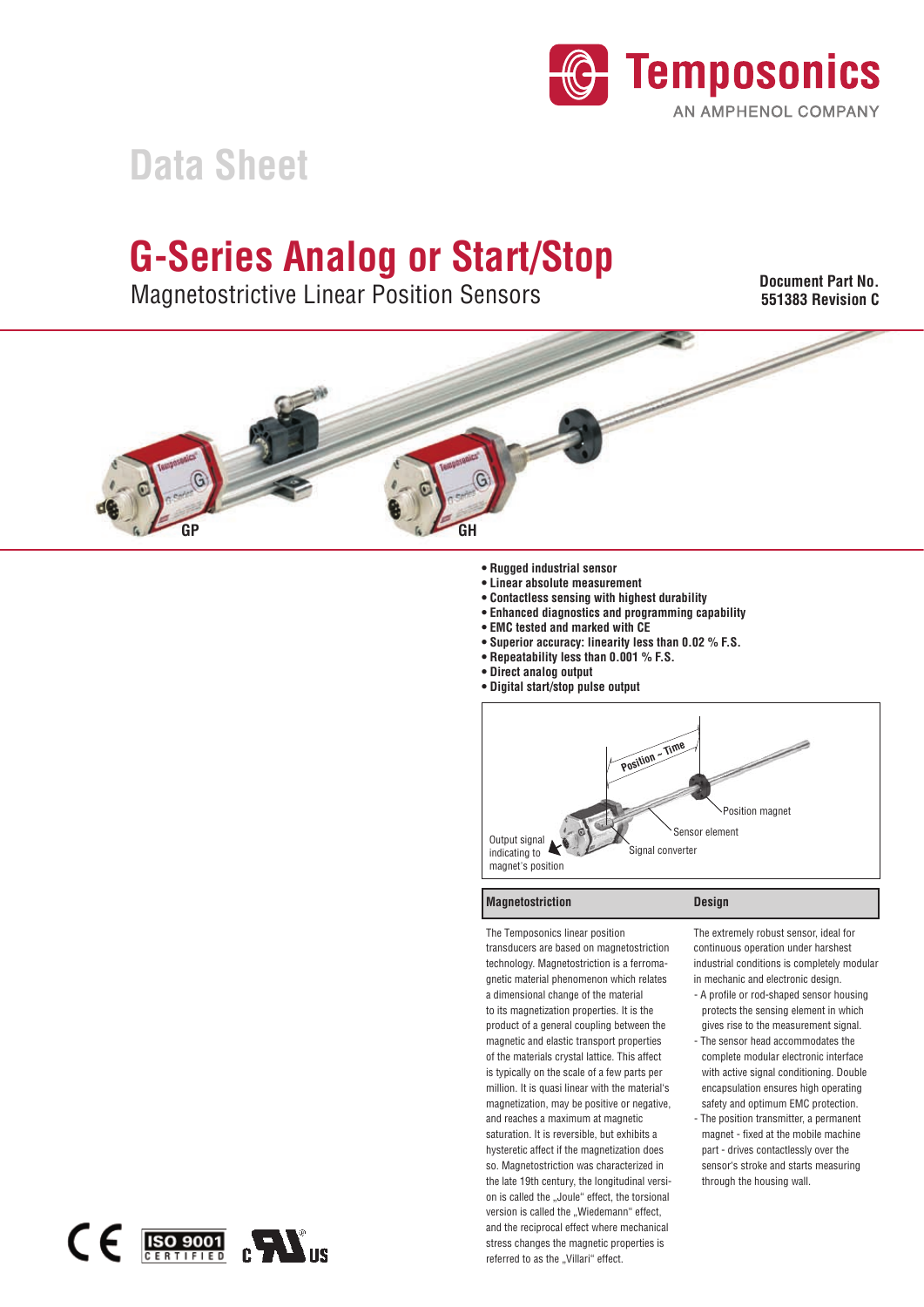# **Temposonics®(1()**

Analog or Start/Stop

### **Technical data**

| Input                                                  |                                                                                                             |
|--------------------------------------------------------|-------------------------------------------------------------------------------------------------------------|
| <b>Measuring variables</b>                             | position, liquid level                                                                                      |
| Stroke length                                          |                                                                                                             |
| - Analog                                               | profile/rod models: 502500 mm (longer stroke lengths are available on a custom basis)                       |
| - Start/Stop                                           | profile model: 505000 mm, rod model: 507600 mm                                                              |
|                                                        |                                                                                                             |
| Output                                                 |                                                                                                             |
| Voltage                                                | 010 / 100 / -10+10 / +10-10 VDC (min. load controller: > 5 kOhms)                                           |
| Current                                                | 4(0)20 mA / 204(0) mA (min/max. load: 0/500 Ohms)                                                           |
| Start/Stop pulse                                       | RS422 serial differential signal                                                                            |
|                                                        |                                                                                                             |
| Accuracy<br>Position measurement:                      |                                                                                                             |
|                                                        | 100 % of electrical stroke (min. range 50 mm)                                                               |
| - Null/Span adjustment<br>- Resolution                 | analog: infinite                                                                                            |
|                                                        | digital (start/stop): 0.1 mm; 0.01; 0.005 mm (controller dependent)                                         |
| - Linearity <sup>1</sup>                               | $\leq$ ± 0.02 % F.S. (minimum ± 50 µm)                                                                      |
| - Repeatability                                        | $\lt$ ± 0.001 % F.S. (minimum ± 2.5 µm)                                                                     |
| - Hysteresis                                           | $< 4 \mu m$                                                                                                 |
| - Update time                                          | analog: $<$ 1 ms typical                                                                                    |
|                                                        | digital (start/stop): controller and stroke dependent                                                       |
| - Ripple                                               | $< 0.01 \%$ F.S.                                                                                            |
|                                                        |                                                                                                             |
| <b>Operating conditions</b>                            |                                                                                                             |
| Magnet speed                                           | any                                                                                                         |
| Operating temperature                                  | -40 °C+80 °C                                                                                                |
| Dew point, humidity                                    | 90% rel. humidity, no condensation                                                                          |
| Ingress protection <sup>2</sup>                        | profile: IP 65, rod: IP 67, IP 68 for cable outlet                                                          |
| Shock test                                             | 100 g single hit, IEC-Standard 60068-2-27                                                                   |
| Vibration test                                         | 15 g / 102000 Hz, IEC-Standard 60068-2-6 (resonance frequencies excluded)                                   |
| <b>EMC</b> test                                        | Electromagnetic emission EN 61000-6-4 (for use in industrial environment)                                   |
|                                                        | Electromagnetic immunity EN 61000-6-2                                                                       |
|                                                        | The sensor meets the requirements of the EC directives and is marked with CE                                |
| Design, material                                       |                                                                                                             |
| Diagnostic display                                     | LEDs beside connector                                                                                       |
| Profile model:                                         |                                                                                                             |
| Sensor head                                            | aluminum                                                                                                    |
| Sensor stroke                                          | aluminum                                                                                                    |
| Position magnet                                        | magnet slider or removable U-magnet                                                                         |
| Rod model:                                             |                                                                                                             |
| Sensor head                                            | aluminum                                                                                                    |
| Rod with flange                                        | stainless steel 1.4301 / AISI 304                                                                           |
| -Pressure rating                                       | 350 bar, 700 bar peak                                                                                       |
| Position magnet                                        | Ring magnets, U-magnets                                                                                     |
|                                                        |                                                                                                             |
| Installation                                           |                                                                                                             |
| Mounting position                                      | any orientation                                                                                             |
| Profile                                                | movable mounting clamps or T-slot nuts in base channel                                                      |
| Rod                                                    | threaded flange M18 x 1,5 or 3/4" -16 UNF-3A, hex nut M18                                                   |
| Position magnet                                        | mounting plate and screws from antimagnetic material                                                        |
|                                                        |                                                                                                             |
| <b>Electrical connection</b>                           |                                                                                                             |
| Connection type                                        | 6 pin connector                                                                                             |
| Supply voltage                                         | 24 VDC (-15 / +20 %); UL Recognition requires an approved power supply with energy limitation               |
|                                                        | (UL 61010-1), or Class 2 rating according to the National Electrical Code (USA) / Canadian Electrical Code. |
| - Polarity protection                                  | up to -30 VDC                                                                                               |
| - Overvoltage protection                               | up to 36 VDC                                                                                                |
| Current drain                                          | 100 mA typical                                                                                              |
| Ripple                                                 | $\leq$ 0.28 Vpp                                                                                             |
| Electric strength                                      | 500 VDC (DC ground to machine ground)                                                                       |
|                                                        |                                                                                                             |
|                                                        |                                                                                                             |
|                                                        |                                                                                                             |
| mm                                                     |                                                                                                             |
| $+0,3$<br>$+0,2-$                                      | Linearity protocol example                                                                                  |
| $+0,1$<br>0,0                                          | Sensor Temposonics® GP/GH                                                                                   |
| $-0,1$                                                 | Stroke length 1000 mm                                                                                       |
| $-0,2$                                                 | Tolerance allowed: $\pm$ 0.2 mm                                                                             |
| $-0,3-$<br>$\theta$<br>200<br>300<br>400<br>500<br>100 | 700<br>600<br>800<br>900<br>1000mm<br>Tolerance measured: typical $\pm$ 0.09 mm                             |
|                                                        |                                                                                                             |
|                                                        |                                                                                                             |

<sup>1</sup> with position magnet # 251 416-2. 2 The IP rating is not part of the UL recognition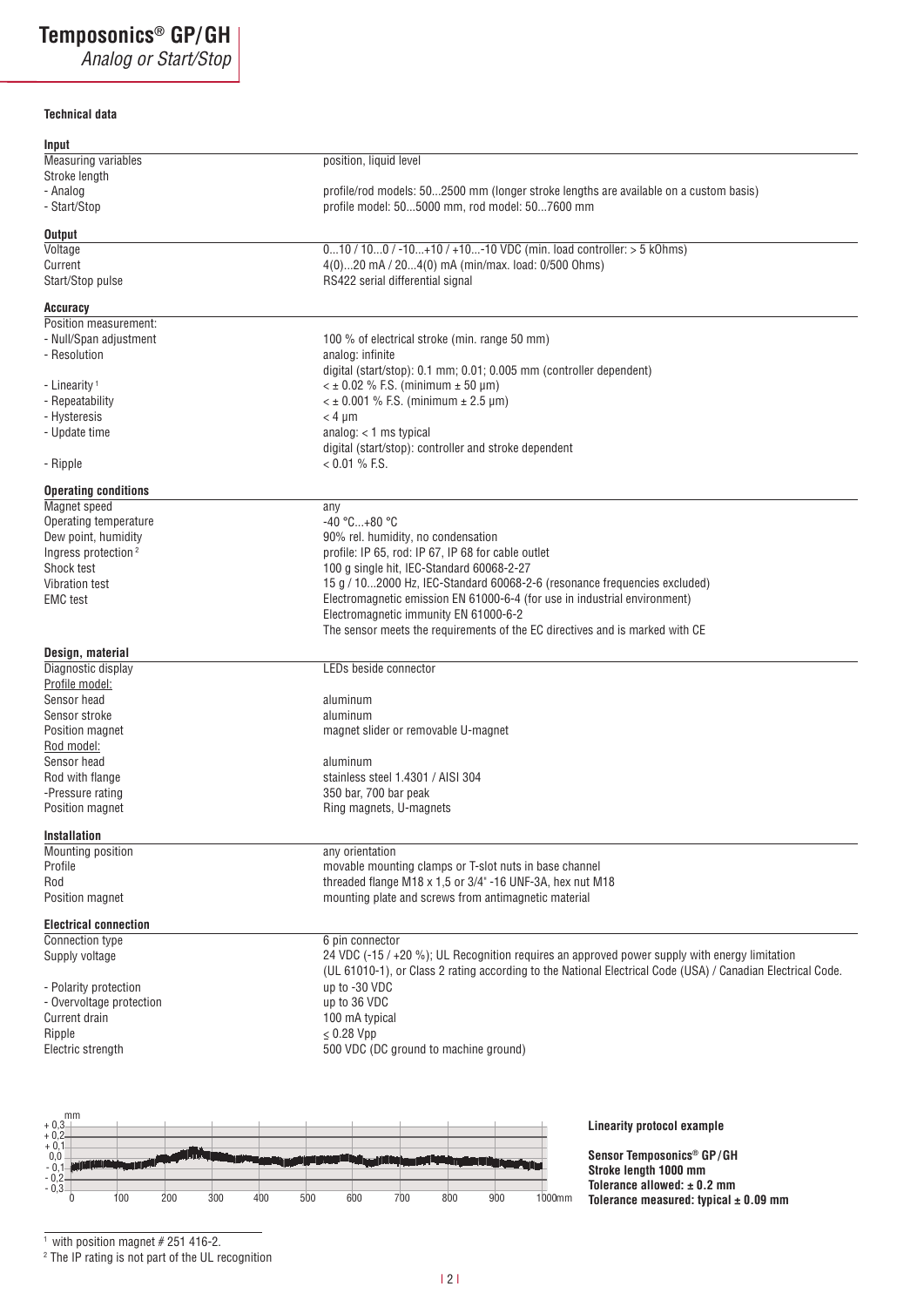#### **Temposonics®** GP - Stable profile design

Temposonics® GP offers modular construction, flexible mounting configurations and easy installation. Position measurement is contactless via two versions of permanent magnets.

- A sliding magnet running in profile housing rails. Connection with the mobile machine part is via a ball jointed arm to taking up axial forces.

- A floating magnet, mounted directly on the moving machine part, travels over the profile at a low distance. Its air-gap allows the correction of small misalignments at installation.



**Position magnets** (not included in delivery, please order separately)



GFK, Magnet Hardferrite Ball joint CuZn39Pb3 nickel plated Weight ca. 30 g Operating temperature: -40 ... +75ºC

**Other position magnets on request.** 

**Part no. 252 182 Part no. 252 184 Magnet slider V U-Magnet OD33**



GFK, Magnet Hardferrite Ball joint CuZn39Pb3 nickel plated Weight ca. 30 g Operating temperature: -40 ... +75ºC

# **Part no. 251 416-2**



Composite PA-Ferrite-GF20 Weight ca. 11g Operating temperature: -40 ... +100ºC Surface pressure max. 90 N/mm2 Fastening Torque for M4 screws max. 1 Nm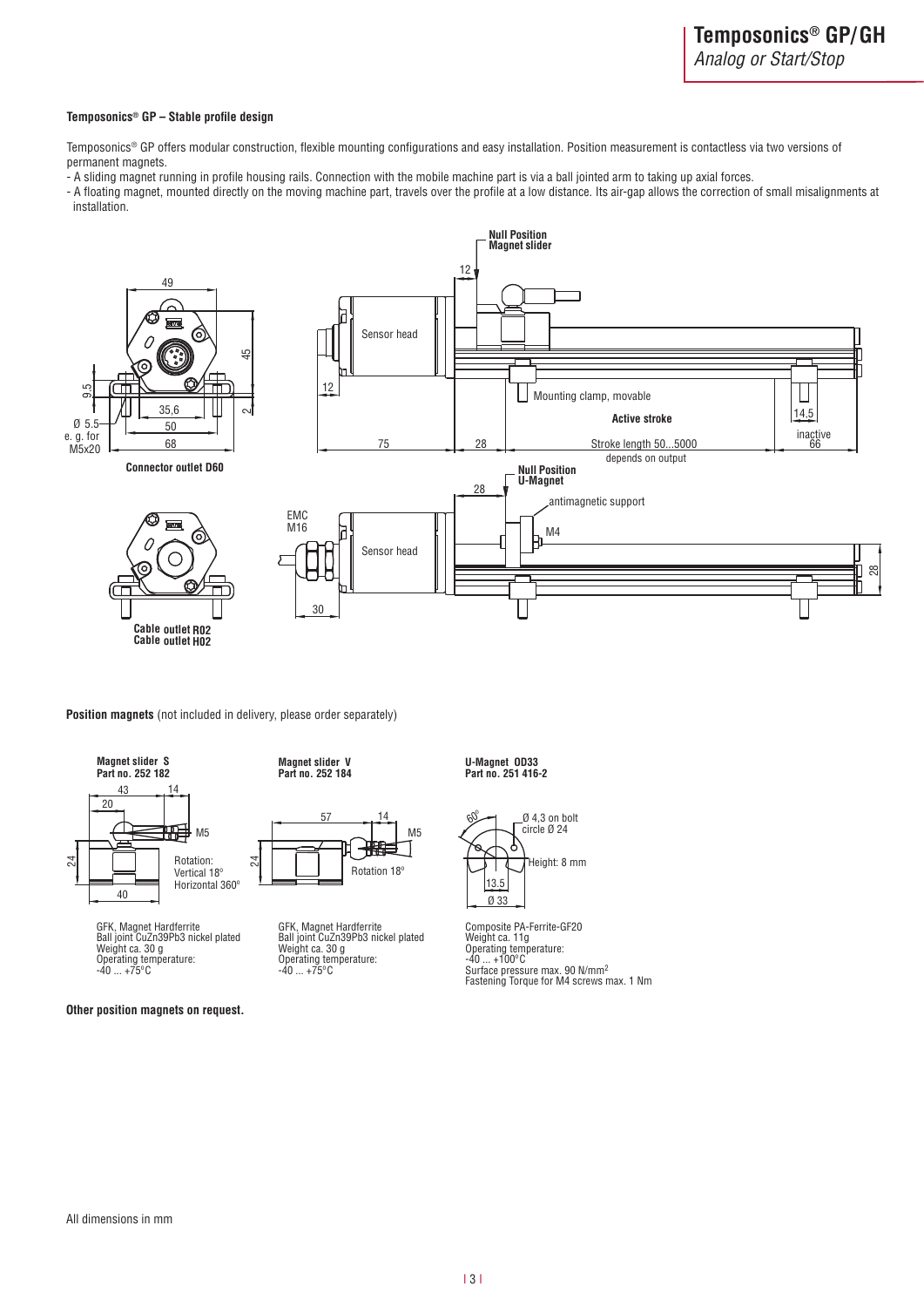Analog or Start/Stop

#### Temposonics® – High pressure rod design

Temposonics® GH with a pressure-resistant stainless steel flange and sensing rod is suitable for use in hydraulic cylinders and externally in all applications where space is a problem. Position measurement is done via ring or U-magnets travelling along the sensing rod without any mechanical contact.

#### Advantage...

the completely operable sensor cartridge can be replaced for servicing easily without opening the fluid circuit.



**Position magnets** (not included in delivery, please order separately)



**Ring magnet OD33 Part no. 201 542-2**

Composite PA-Ferrite-GF20 Weight ca. 14 g Operating temperature: -40 ... +100ºC

Surface pressure max. 40 N/mm2 Fastening Torque for M4 screws max. 1 Nm



**Part no. 251 416-2 U-magnet OD33**

Composite PA-Ferrite-GF20 Weight ca. 11 g Operating temperature: -40 ... +100ºC Surface pressure max. 40 N/mm2 Fastening Torquefor M4 screws max. 1 Nm



**Ring magnet OD25,4 Part no. 400 533**

Composite: PA-Ferrite Weight ca. 10 g Operating temperature:<br>-40 ... +100°C<br>Surface pressure max. 40 N/mm<sup>2</sup>

**Other position magnets on request.** 

All dimensions in mm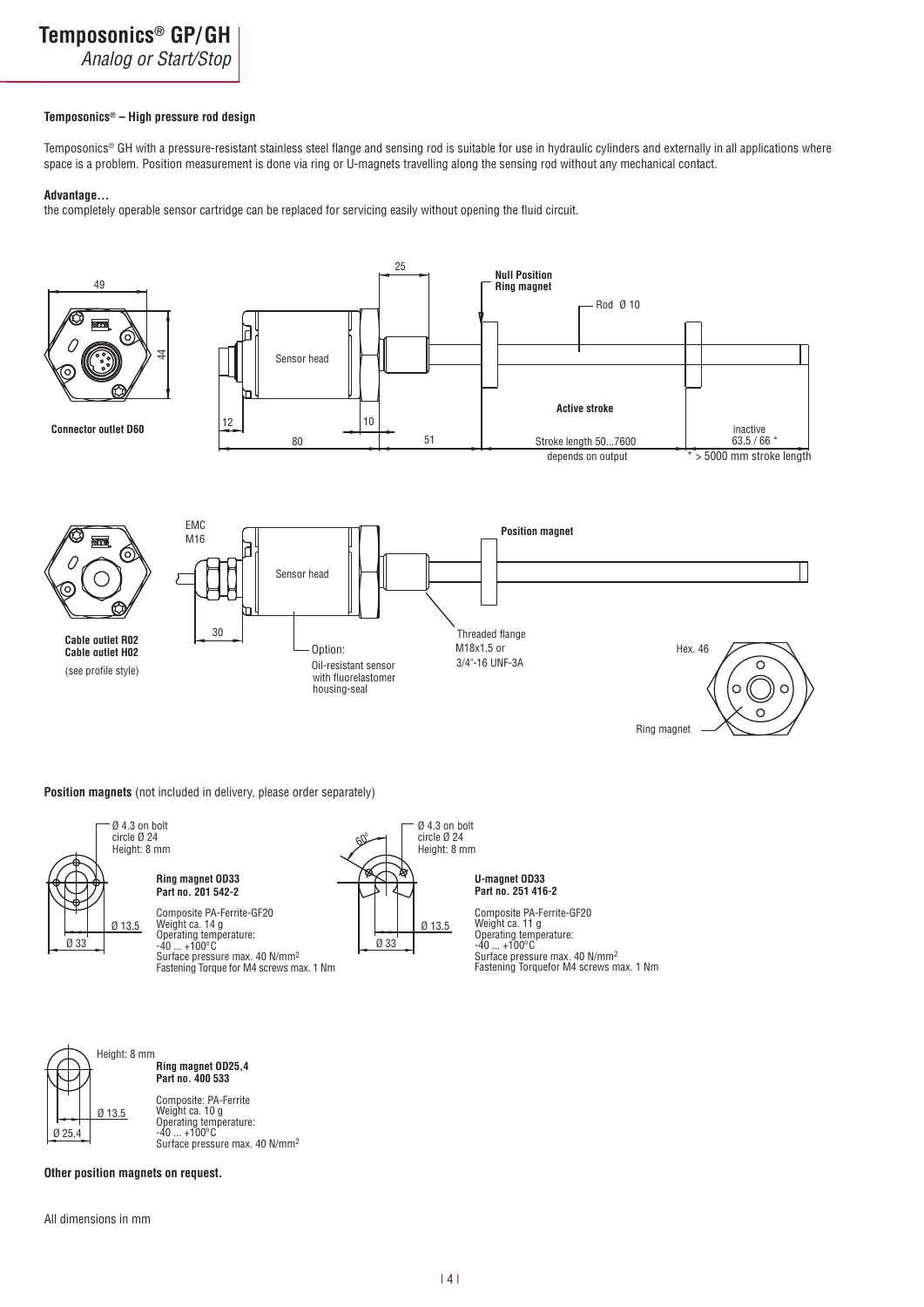#### **Temposonics® G-Series - The next sensor generation**

Temposonics is proud to introduce our new G-Series linear position sensors utilizing our next generation technology platform. G-Series sensors feature a microprocessor-based design with enhanced diagnostics and programmability to maximize backwards compatibility.

#### **Sensor diagnostic display**

Integrated LEDs (green/red) provide basic visual feedback for normal sensor operation and troubleshooting.

| I FD | Green<br>ON                | Red<br><b>OFF</b>     | <b>Description</b><br>Normal function             |
|------|----------------------------|-----------------------|---------------------------------------------------|
|      | <b>ON</b>                  | Flashing              | Missing external start<br>signal                  |
|      | 0 <sub>N</sub><br>Flashing | 0 <sub>N</sub><br>0FF | Magnet not detected<br>Serial programming<br>mode |

#### **Connector wiring**

Male in: rear of c

| $\overline{\mathbf{4}}$<br>$\boxed{3}$<br>$\overline{\mathbf{6}}$<br>$\left[ 2\right]$ | Pin              | Cable | Analog                | <b>Digital</b> |
|----------------------------------------------------------------------------------------|------------------|-------|-----------------------|----------------|
|                                                                                        | Pin 1            | GY    | V/mA                  | Stop $(-)$     |
| 1<br>ert connector                                                                     | Pin 2            | PK    | DC ground             | $Stop (+)$     |
| able connector                                                                         | Pin <sub>3</sub> | YE    | USB-programmer        | Start $(+)$    |
|                                                                                        | Pin 4            | GN    | USB-programmer        | Start $(-)$    |
|                                                                                        | Pin 5            | ΒN    | $+24$ VDC (-15/+20 %) |                |
|                                                                                        | Pin <sub>6</sub> | WH    | DC ground             |                |

**Connectors** (not included in delivery, please order separately)





6 pin female connector M16, PG9 **Part no.: 370 423** Housing: zinc, nickel-plated Termination: solder Contact insert: silver plated Max. cable-Ø: 6...8 mm

## **Analog output**

Temposonics® G-Series with analog outputs provide direct analog outputs including voltage and current, forward or reverse acting. All outputs allow full adjustment of Null and Span setpoints (minimum range 50 mm between setpoints) inside the active electrical stroke length. Since the outputs are direct, no signal conditioning electronics are needed when interfacing with controllers or meters.



#### *Start/Stop pulse output*

The digital Temposonics® G-Series is equipped with a start/stop output. The sensor requires a start signal from an external indicator in the control system and returns a stop signal corresponding to the magnet's position. The time elapsed between the two signals is proportional to the position. Time measurement is done by the control unit and used for calculating the position value.

#### Option multi-magnet measurement: One Sensor can detect the positions of several magnets simultaneously.





**6 pin 90° female connector M16 Insert adjustable in 45° positions** Part no.: 370 460 Housing: zinc, nickel-plated Termination: solder Contact insert: silver plated Max. cable Ø: 6...8 mm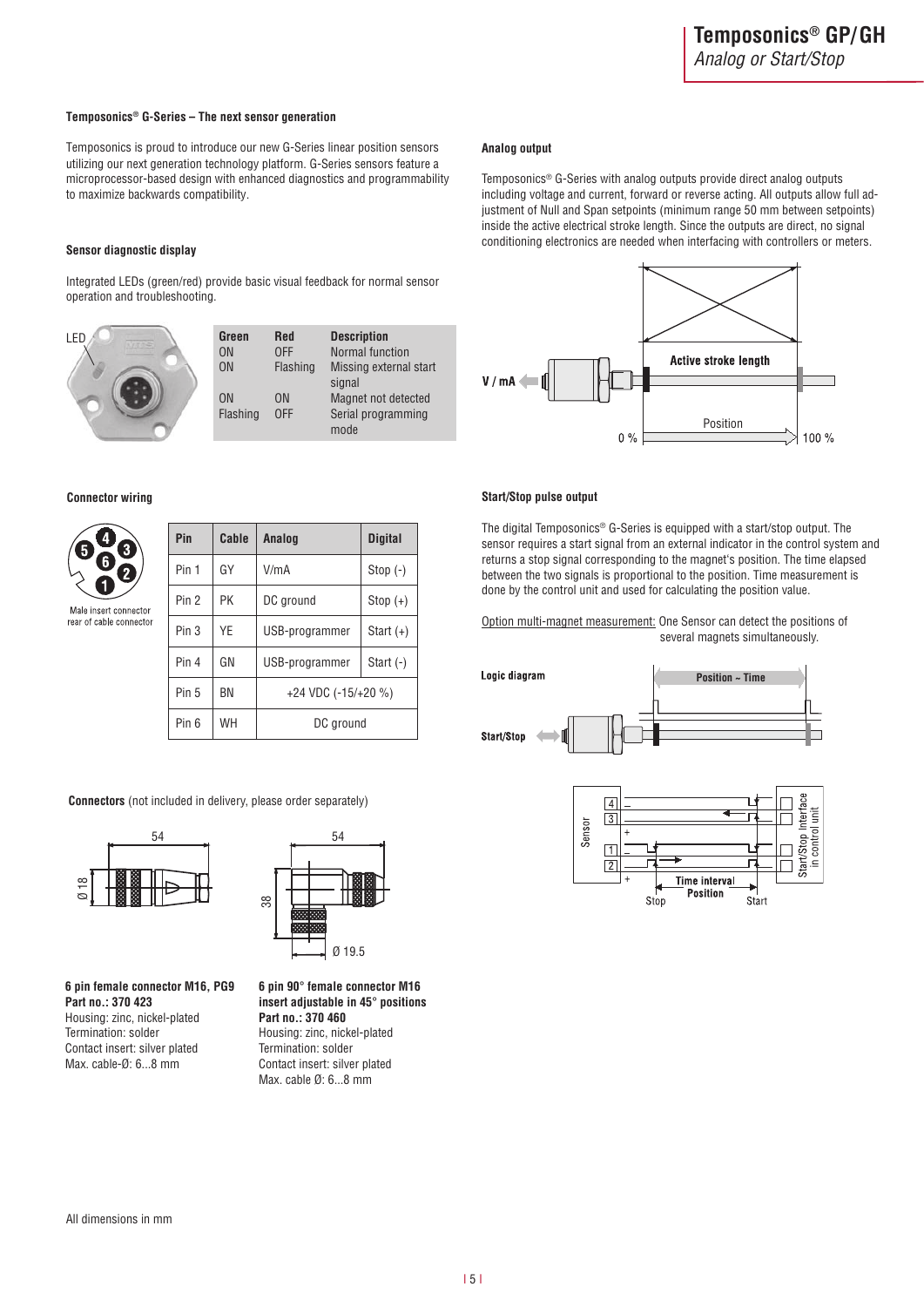Analog or Start/Stop

**2**Mounting plate and screws non-ferrous material

#### **Flexible installation in any position**

#### **Profile model**

Normally, the sensor is firmly installed - fixed on a straight surface of the machine with movable mounting clamps or M5 screws in base channel - whilst the magnet is mounted at the mobile machine part.



**Cylinder installation** 

When used for direct stroke measurement in fluid cylinders, the sensor's high pressure, stainless steel rod should be installed into a bore in the piston head/rod assembly as illustrated. That guarantees a longlife and trouble-free operation independent from the used hydraulic fluid.

The sensor cartridge can be removed from the flange and rod housing while still installed in the cylinder. This procedure allows quick and easy sensor cartridge replacement, without the loss of hydraulic pressure.



#### **Rod** model

Mount the sensor via flange thread or a hex nut. If possible, non-magnetizable material should be used for mounting support (dimensions as shown). With horizontal mounting, longer sensors (from 1 meter) must be provided with mechanical support.

#### **Hydraulic sealing**

Recommended is sealing of the flange facing with O-Ring (e.g. 22,4 x 2,65) in a cylinder cover nut or an O-Ring 15,3 x 2,2 in undercut.

#### **Minimum assembly distance**

1. Non-magnetizable material

2. Magnetizable material



Recommended hydraulic sealing



**A liquid level sensor** 

With installation of the position magnet into a float, the application range of Gseries extends substantially. These highly precise float sensors supply exact level values or - provided with suitable floats - interface heights e.g. in the processindustry or laboratory technology etc.



**Magnet float (upon request)** Part no. 251 447 - Density 720 kg/m3

screws M4 (2.5 mm hexagon socket) Fastening torque ≤ 1.3 Nm

- Material 1.4571 polished AISI 316 Ti - Pressure < 25 bar



**Part no. 560 777**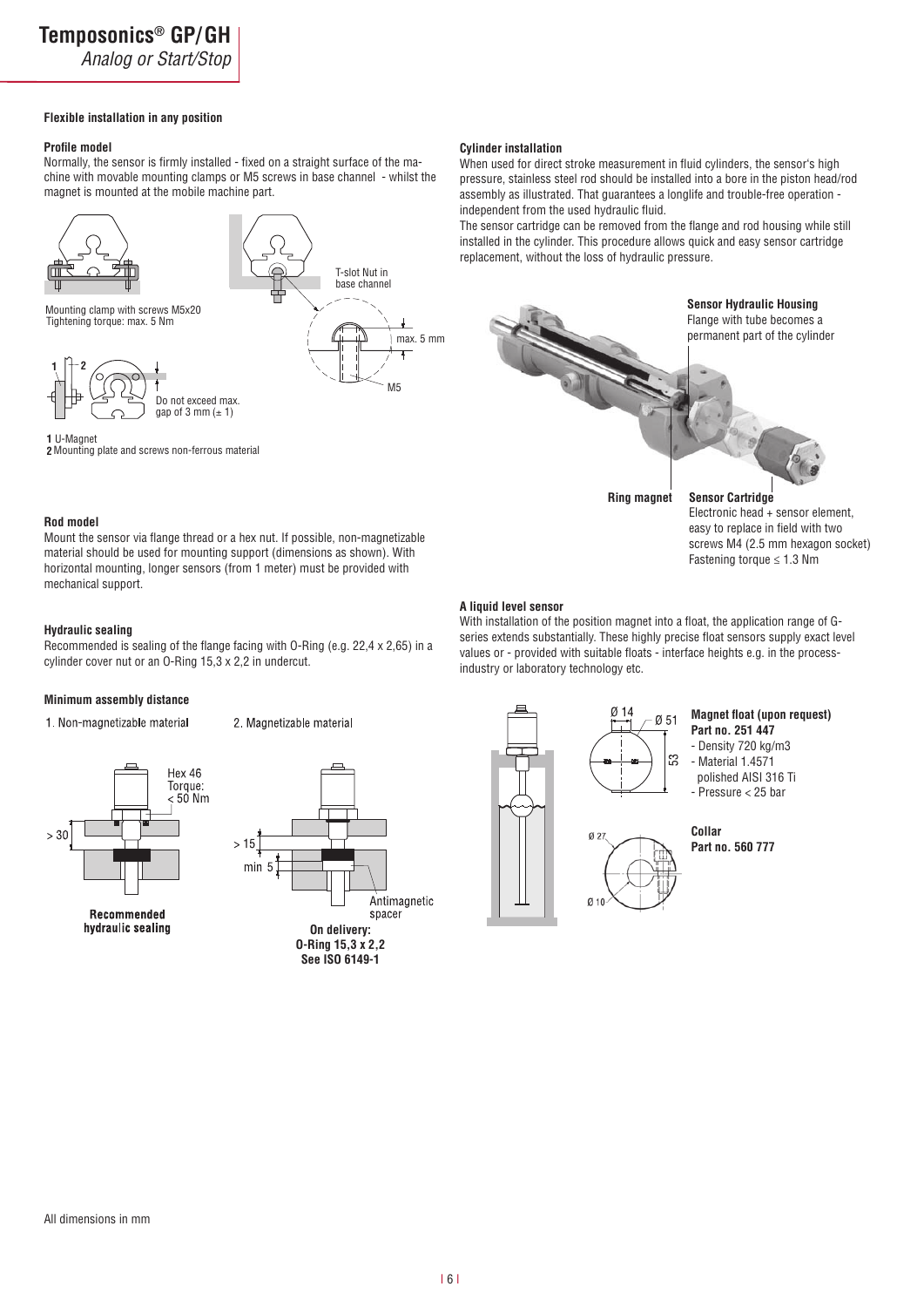# **Temposonics<sup>®</sup> GP/GH**

Analog or Start/Stop



 $\overline{\text{V0}} = 0...10 \text{ VDC}$ **7**= 10...0 VDC **7**= -10...+10 VDC  $V3 = +10...-10$  VDC  $AD = 4...20$  mA  $A1 = 20...4$  mA  $A2 = 0...20$  mA  $A3 = 20...0$  mA **3**= Start/Stop - Option: R0X = If more than 1 magnet, denotes number (2...9 pcs.)

for start/stop multi-magnet measurement

#### **Delivery includes:**

**On delivery profile model:** Sensor, Position magnet, 2 mounting clamps up to 1250 mm + 1 clamp for every additional 500 mm **On delivery rod model:** Sensor, O-ring, please order magnets separately.

### Accessories

| <b>Description</b>                                 | Part no.  |
|----------------------------------------------------|-----------|
| Magnet slider type »S«                             | 252 182   |
| Magnet slider type »V«                             | 252 184   |
| U-Magnet OD33                                      | 251 416-2 |
| Ring magnet OD33                                   | 201 542-2 |
| Ring magnet OD25.4                                 | 400 533   |
| Magnet float                                       | 251 447   |
| Collar                                             | 560777    |
| Hex nut                                            | 500 018   |
| Mounting clamp                                     | 400 802   |
| T-slot nut M5 for base channel mounting            | 401 602   |
| 6 pin female cable connector M16                   | 370 423   |
| 6 pin 90°-female cable connector M16               | 370 460   |
| PVC-cable $3 \times 2 \times 0.14$ mm <sup>2</sup> | 530 032   |
| PUR-cable $3 \times 2 \times 0.25$ mm <sup>2</sup> | 530 052   |
| Servicetools                                       |           |
| Analog Hand-Programmer G                           | 253 853   |
| Analog USB-Programmer G, incl. power supply        | 253 145-1 |
| 100240 VAC / 24 VDC, connection cable and CD-ROM   |           |
| Digital USB-Programmer G, incl. power supply       | 253 146-1 |
| 100240 VAC / 24 VDC, connection cable and CD-ROM   |           |

#### Stroke length standard (GP):

| <b>Stroke length</b> | <b>Ordering steps</b> |
|----------------------|-----------------------|
| $\leq 500$ mm        | $25 \text{ mm}$       |
| 5002500 mm           | 50 mm                 |
| 25005000 mm          | $100 \text{ mm}$      |
| $> 5000$ mm          | 250 mm                |

#### Stroke length standard (GH):

| <b>Stroke length</b> | <b>Ordering steps</b> |
|----------------------|-----------------------|
| $< 500$ mm           | 5 <sub>mm</sub>       |
| 500750 mm            | $10 \text{ mm}$       |
| 7501000 mm           | 25 mm                 |
| 10002500 mm          | 50 mm                 |
| 25005000 mm          | 100 mm                |
| $> 5000$ mm          | 250 mm                |